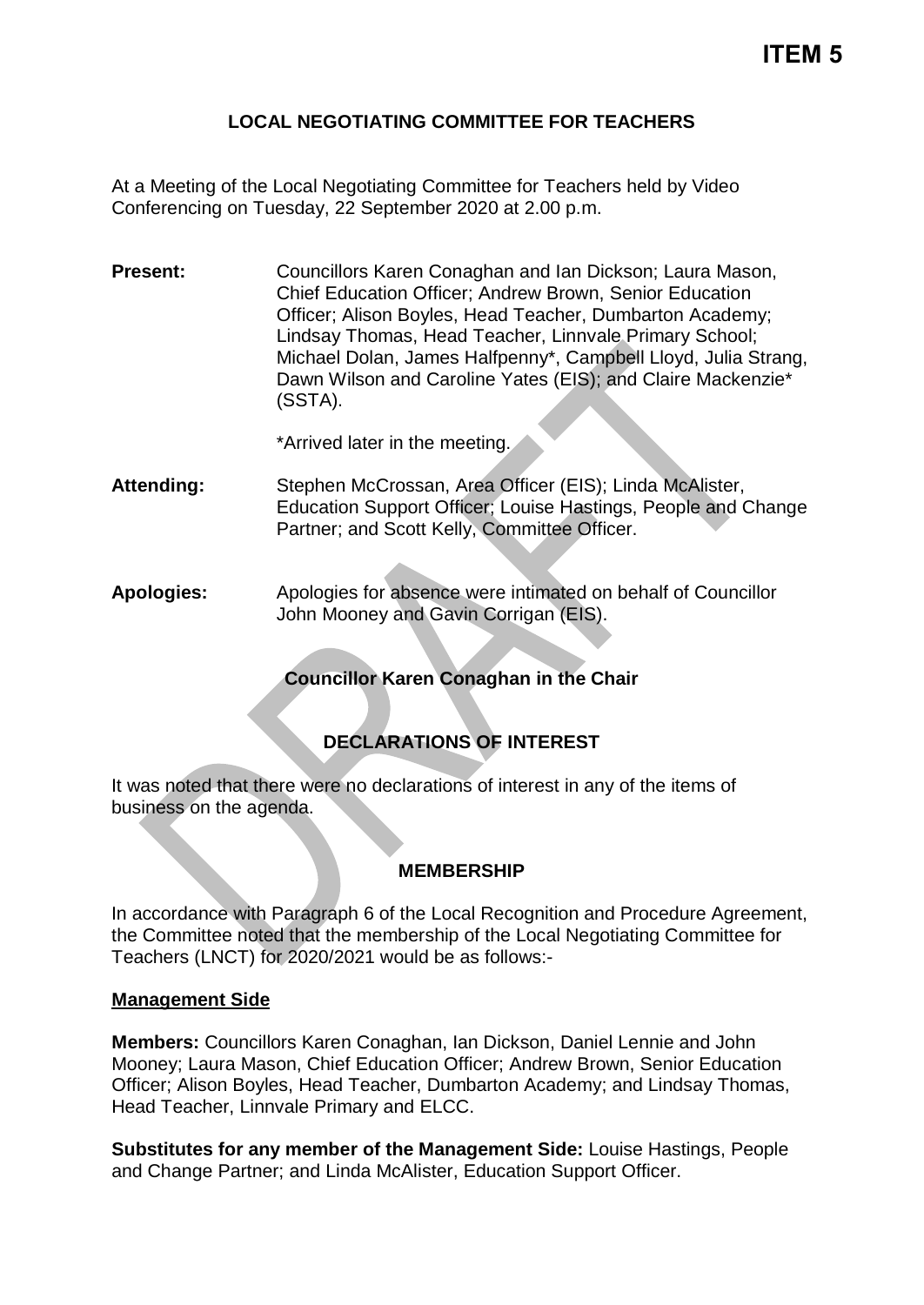#### **Teachers' Side**

**Members:** Gavin Corrigan, Michael Dolan, James Halfpenny, Campbell Lloyd, Julia Strang, Dawn Wilson and Caroline Yates (all EIS); and Claire Mackenzie (SSTA).

**Substitute for any member of the Teachers' Side:** Karen Jakeman (EIS).

**Advisers:** Stephen McCrossan, Area Officer (EIS); and Euan Duncan, Professional Officer (SSTA).

### **CHAIR AND VICE CHAIR**

In accordance with Paragraph 9 of the Local Recognition and Procedure Agreement, the Committee noted that in this, the eighteenth year of the LNCT, Gavin Corrigan would assume the position of Chair for the Teachers' Side and Councillor Conaghan would assume the position of Vice Chair for the Management Side. In the absence of Mr Corrigan it was noted that Councillor Conaghan would continue in the Chair for the present meeting.

### **MINUTES OF PREVIOUS MEETING**

The Minutes of Meeting of the Local Negotiating Committee for Teachers held on 17 March 2020 were submitted and approved as a correct record.

# **AMENDMENT TO GENERIC HEAD TEACHER JOB PROFILE**

A report was submitted by the Joint Secretaries to the LNCT seeking approval of the Head Teacher Job Profile which had been amended to comply with legislative changes.

Following discussion and having heard both Sides, the Committee agreed to note the legislative changes which impacted on the generic job profile for Head Teachers, and agreed the revised generic Head Teacher Job Profile.

Note: Ms Mackenzie joined the meeting during consideration of this item.

### **SCHOOL TERM DATES/ACADEMIC CALENDAR 2021/2022**

A report was submitted by the Joint Secretaries to the LNCT seeking agreement for setting the academic calendar for Teachers and Associated Professionals for the session 2021/2022.

After discussion and having heard both Sides, the Committee agreed:-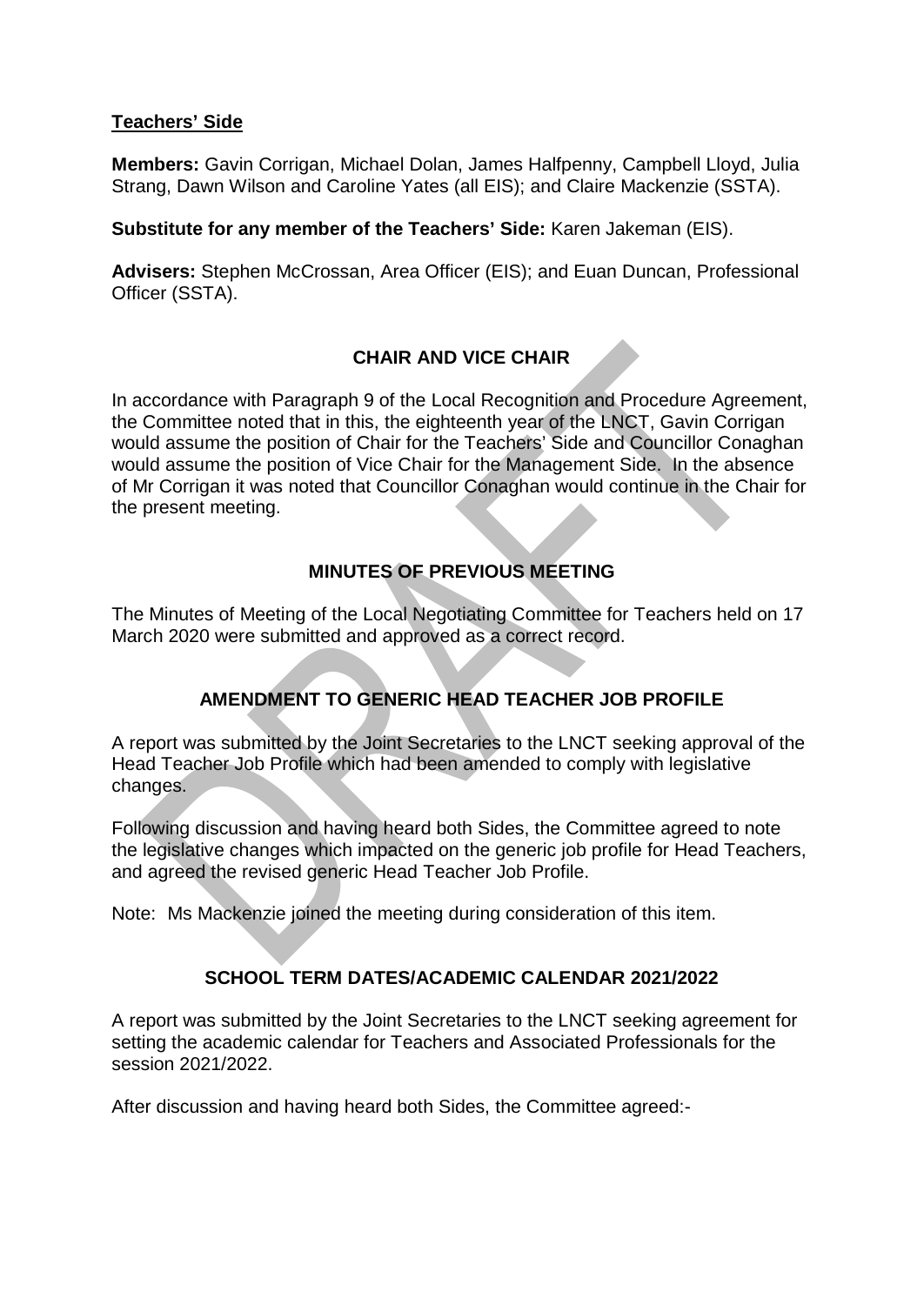- (1) to note that a consultation process had been undertaken to seek views from educational establishments on the preferred option for the school terms dates, as detailed in Appendix 1 to the report; and
- (2) that the final decision on the academic calendar for 2021/2022 be delegated to the TU Convenors and management representatives based on the outcome of the consultation survey.

### **SUPPORTING PROBATIONERS**

A report was submitted by the Joint Secretary, Management Side, LNCT informing of changes to:-

- (a) West Dunbartonshire Council's Probationer Teacher programme which supports achievement of the Standard for Full Registration, in response to Covid 19; and
- (b) the Probationer Supporter Programme, in response to Covid 19.

After discussion and having heard both Sides, the Committee agreed:-

- (1) to note that further discussions would take place, outwith the meeting, in relation to the advice which would be provided to schools to ensure that Probationer Supporters were given adequate time to carry out their role of supporting Probationer Teachers; and
- (2) otherwise to note the revised Probationer Teacher and Supporters' programmes.
- Note: Mr Halfpenny joined the meeting during consideration of this item.

# **PROGRAMME OF FUTURE MEETINGS**

The Committee agreed:-

- (1) that future meetings of the Local Negotiating Committee for Teachers be held on:-
	- Tuesday, 15 December 2020 at 2.00 p.m.
	- Tuesday, 23 March 2021 at 2.00 p.m.
	- Tuesday, 22 June 2021 at 2.00 p.m.
	- Tuesday, 21 September 2021 at 2.00 p.m.
- (2) to note that meetings would be held remotely until such time as they could take place in the Council Offices, 16 Church Street, Dumbarton with adequate social distancing observed; and